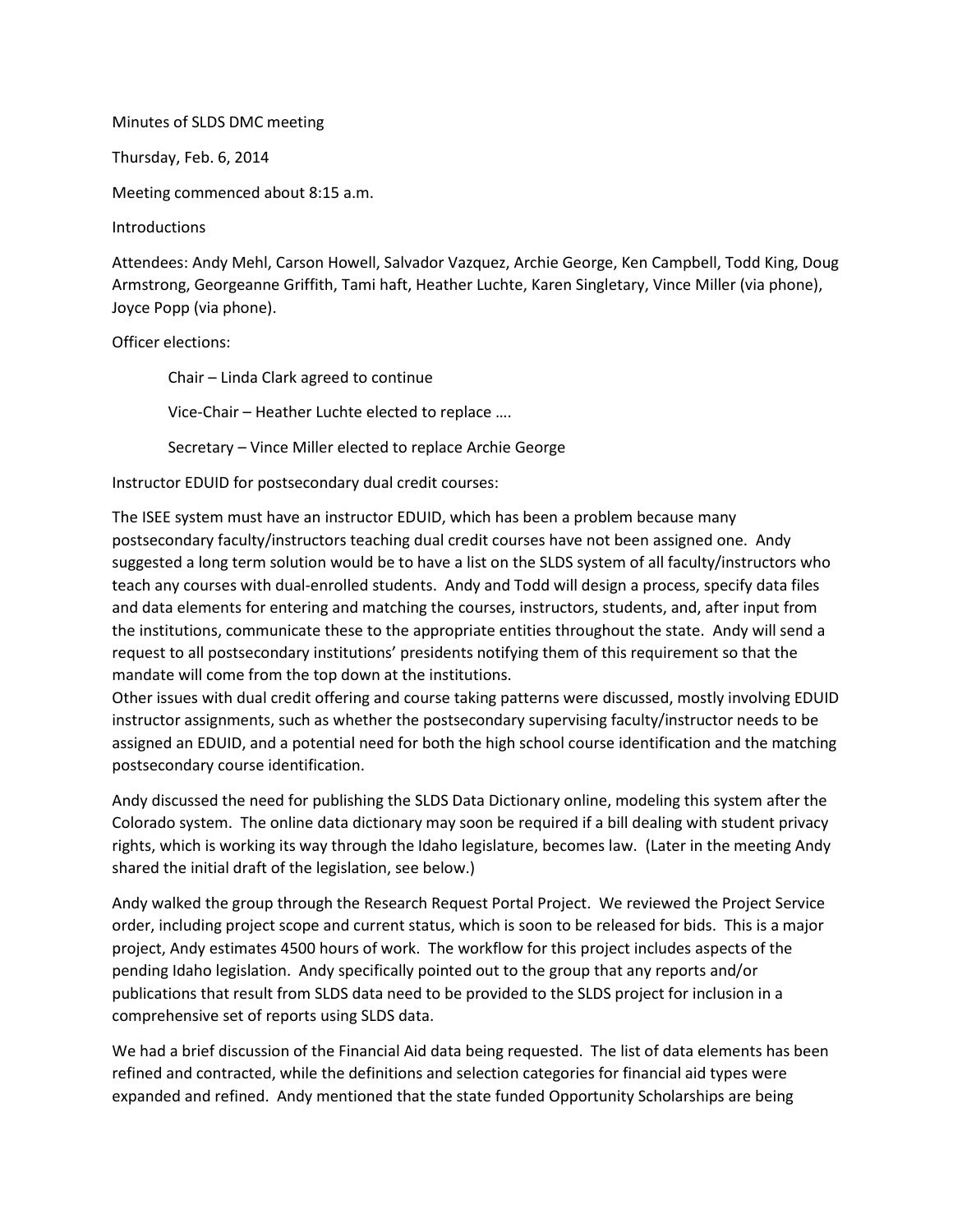consolidated, with most types going into one type. Substantial additional funding has been provided by the legislature. Hopefully, all of the new funds will be given out. Individual students have to apply through the SBOE web site[, http://www.boardofed.idaho.gov/scholarship/opportunity.asp.](http://www.boardofed.idaho.gov/scholarship/opportunity.asp) Committee members were encouraged to contact financial aid offices to let them know that more funding is available and they should encourage students to apply.

Andy led a discussion of the SLDS Institutional Review Board. As Andy and the DMC committee have been unable to find an IRB at a postsecondary institution willing to also take on the same role for the SLDS research requests, Andy drafted a simple policy that says it is an institutional responsibility to approve research requests that involve data from that institution. The committee read through the draft policy Andy had prepared for the DMC committee to approve. Some minor changes were suggested, but postsecondary committee members generally agreed this was a good first draft. Archie suggested we should ask institutional IRBs to review the document as well, which Andy agreed was a good idea. He will distribute the draft to the institutions for further review. One unanswered question was what the process would be for institutions that do not have a standing IRB.

The committee reviewed the draft online Data Request Form, including discussion of the processes that would be contingent on the information provided, and who would be notified when research requests come in and how they would approve these. Archie mentioned that he is on the Board of Directors for the Palouse Land Trust, and they are discussing the approval process policy for that group. Specifically, whether and which decisions requiring board approval can be voted on by email and/or telephone, as well as the definition of a quorum for and records that must be kept regarding decisions that are not made during in-person meetings. Archie will monitor these conversations and send Andy any materials that might be relevant to SLDS / DMC research request approvals.

The summer SLDS / DMC meeting was tentatively scheduled for July 28-29, at North Idaho College in beautiful Coeur d'Alene, with a start time of 10 .a.m. to 5:00 p.m. on Monday and 9 a.m. to noon on Tuesday.

As material for the afternoon meeting, Andy sent all DMC members the bill just introduced in the Idaho Legislature, entitled "Student Data Accessibility, Transparency and Accountability Act of 2014." This bill goes beyond what OSBE staff working on the SLDS would have preferred, such as including the EDUID among other items as a "personally identifiable data" that may not be released publicly. Also, there are concerns that some existing relationships and contracts, such as with the College Board (SAT), ACT, the National Student Clearinghouse, may be called into question because they provide very specific, personally identifiable data to K-12 and postsecondary institutions for recruitment and research. We discussed a section (see page 6, line 31) requiring that a "model policy for school districts and public charter schools that will govern data collection, access, security and use of such data" be developed by SBOE and posted and implemented by every public and private school. Linda agreed to contact the bill's sponsor, Senator John W. Goedde, and express the committee's concerns about this requirement.

The committee discussed challenges with data quality regarding high school graduation information for specific students and schools. Data obtained from various sources often have substantial variation in numbers of students graduating each year from specific schools. Postsecondary institutional data is often not complete nor accurate in this area, as well.